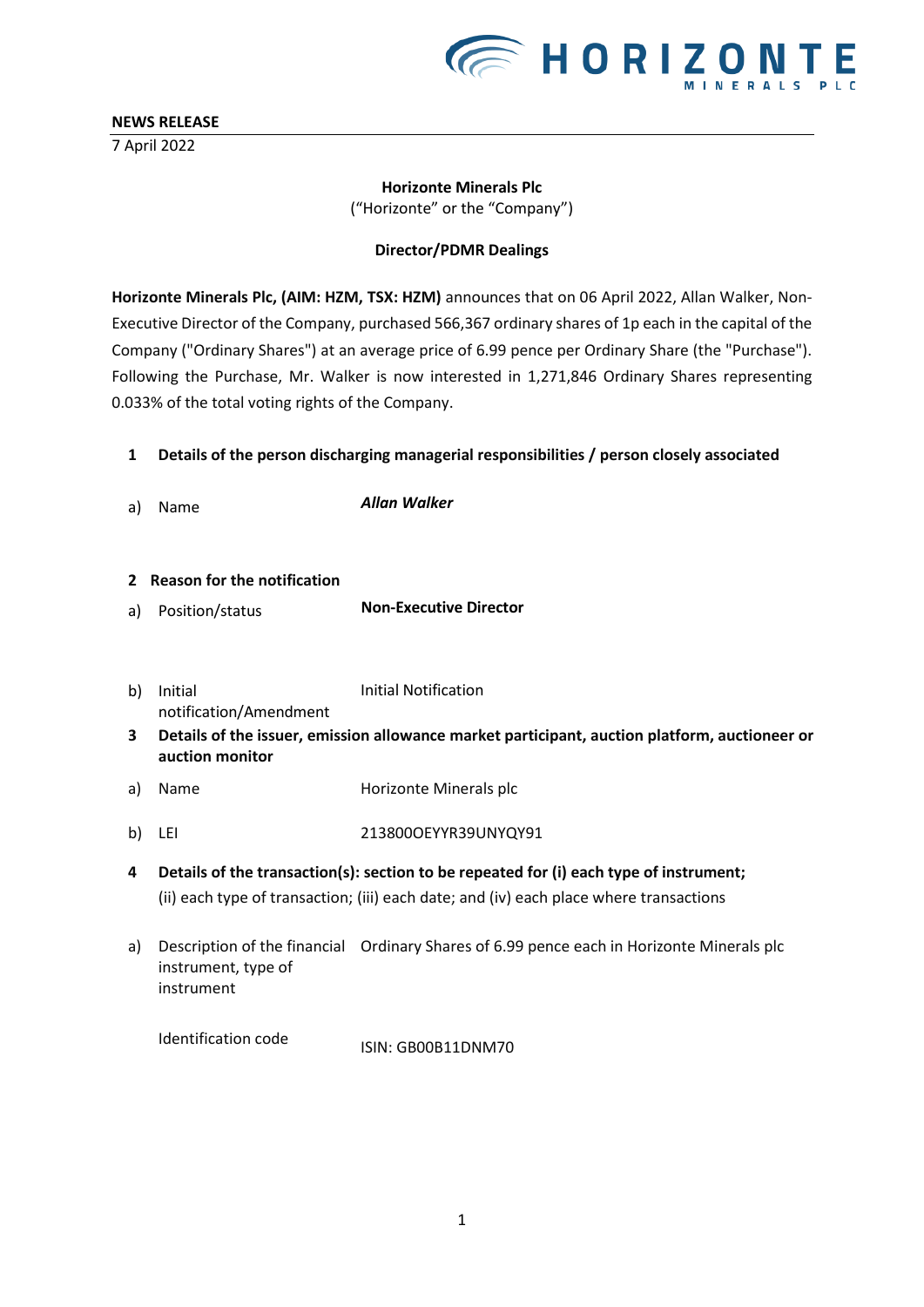

b) Nature of the transaction Share Purchase

Price(s) and volume(s)

| Price(s)   | Volume(s) |
|------------|-----------|
| 6.99 pence | 566,367   |

d) Aggregated information

| Aggregate volume | 566,367 Ordinary Shares purchased at |
|------------------|--------------------------------------|
| Price            | 6.99 pence per Ordinary Share        |

- e) Date of the transactions 6 April 2022
- f) Place of the transactions London Stock Exchange

**For further information, visi[t www.horizonteminerals.com](http://www.horizonteminerals.com/) or contact:**

| <b>Horizonte Minerals plc</b>         | info@horizonteminerals.com |
|---------------------------------------|----------------------------|
| Jeremy Martin (CEO)                   | +44 (0) 203 356 2901       |
| Anna Legge (Corporate Communications) |                            |

**Peel Hunt LLP (Nominated Adviser & Joint**  +44 (0)20 7418 8900 **Broker)** Ross Allister David McKeown

### **BMO (Joint Broker)**

+44 (0) 20 7236 1010

Thomas Rider Pascal Lussier Duquette Andrew Cameron

#### **About Horizonte Minerals:**

Horizonte Minerals plc (AIM & TSX: HZM) is developing two 100% owned, tier one projects in Parà state, Brazil – the Araguaia Nickel Project and the Vermelho Nickel-Cobalt Project. Both projects are large scale, high-grade, low-cost, low-carbon and scalable. Araguaia is fully funded and in construction. The project will produce 29,000 tonnes of nickel per year to supply the stainless steel market. Vermelho is at feasibility study stage and will produce 25,000 tonnes of nickel and 1,250 tonnes of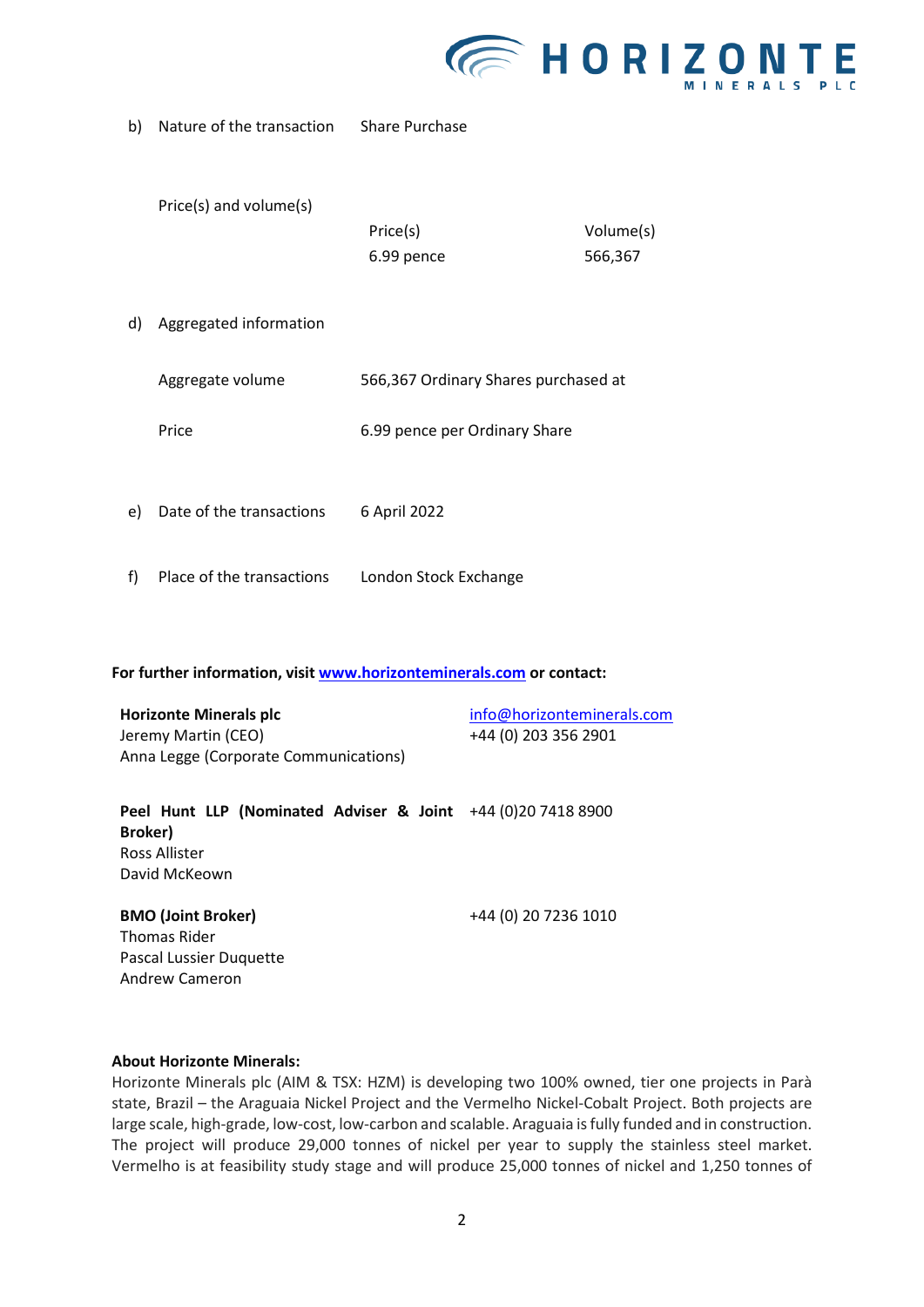# **EHORIZONT**

cobalt to supply the EV battery market. Horizonte's combined near-term production profile of over 50,000 tonnes of nickel per year positions the Company as a globally significant nickel producer. Horizonte is developing a new nickel district in Brazil that will benefit from established infrastructure, including hydroelectric power available in the Carajás Mining District.

#### **CAUTIONARY STATEMENT REGARDING FORWARD LOOKING INFORMATION**

Except for statements of historical fact relating to the Company, certain information contained in this press release constitutes "forward-looking information" under Canadian securities legislation. Forward-looking information includes, but is not limited to, the ability of the Company to complete the acquisition of equipment as described herein, statements with respect to the potential of the Company's current or future property mineral projects; the ability of the Company to complete a positive feasibility study regarding the second RKEF line at Araguaia on time, or at all, the success of exploration and mining activities; cost and timing of future exploration, production and development; the costs and timing for delivery of the equipment to be purchased as described herein, the estimation of mineral resources and reserves and the ability of the Company to achieve its goals in respect of growing its mineral resources; the realization of mineral resource and reserve estimates and achieving production in accordance with the Company's potential production profile or at all. Generally, forward-looking information can be identified by the use of forward-looking terminology such as "plans", "expects" or "does not expect", "is expected", "budget", "scheduled", "estimates", "forecasts", "intends", "anticipates" or "does not anticipate", or "believes", or variations of such words and phrases or statements that certain actions, events or results "may", "could", "would", "might" or "will be taken", "occur" or "be achieved". Forward-looking information is based on the reasonable assumptions, estimates, analysis and opinions of management made in light of its experience and its perception of trends, current conditions and expected developments, as well as other factors that management believes to be relevant and reasonable in the circumstances at the date that such statements are made, and are inherently subject to known and unknown risks, uncertainties and other factors that may cause the actual results, level of activity, performance or achievements of the Company to be materially different from those expressed or implied by such forward-looking information, including but not limited to risks related to: the inability of the Company to complete the acquisition of equipment contemplated herein, on time or at all, the ability of the Company to complete a positive feasibility study regarding the implementation of a second RKEF line at Araguaia on the timeline contemplated or at all, exploration and mining risks, competition from competitors with greater capital; the Company's lack of experience with respect to development-stage mining operations; fluctuations in metal prices; uninsured risks; environmental and other regulatory requirements; exploration, mining and other licences; the Company's future payment obligations; potential disputes with respect to the Company's title to, and the area of, its mining concessions; the Company's dependence on its ability to obtain sufficient financing in the future; the Company's dependence on its relationships with third parties; the Company's joint ventures; the potential of currency fluctuations and political or economic instability in countries in which the Company operates; currency exchange fluctuations; the Company's ability to manage its growth effectively; the trading market for the ordinary shares of the Company; uncertainty with respect to the Company's plans to continue to develop its operations and new projects; the Company's dependence on key personnel; possible conflicts of interest of directors and officers of the Company, and various risks associated with the legal and regulatory framework within which the Company operates, together with the risks identified and disclosed in the Company's disclosure record available on the Company's profile on SEDAR at [www.sedar.com,](http://www.sedar.com/) including without limitation, the annual information for of the Company for the year ended December 31, 2020, the Araguaia Report and the Vermehlo Report. Although management of the Company has attempted to identify important factors that could cause actual results to differ materially from those contained in forward-looking information, there may be other factors that cause results not to be as anticipated, estimated or intended. There can be no assurance